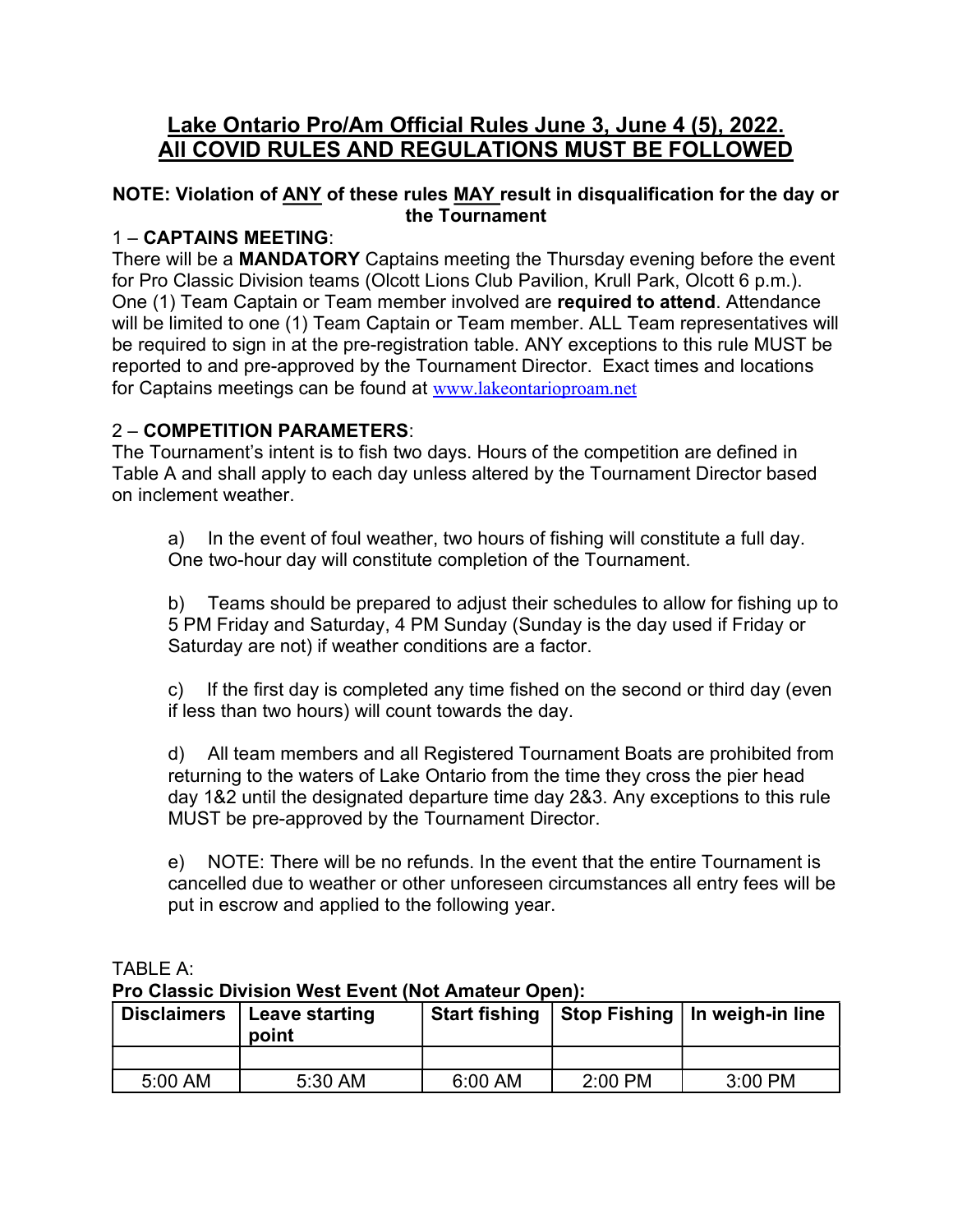Amateur Open Division - All Events – Amateur Teams may depart at 5:00 AM and must be at the weigh-in line by 2:30PM. ALL teams must have a working cell and be able to accept text messages for emergency/small craft advisory messages. However, all Amateur Open division boats must keep in contact with tournament control in the event of postponement or cancellation. No fishing (for anyone) will take place under a small craft advisory. Open boats may launch from any Niagara County port; however it is encouraged to utilize the tournament ports for communication purposes. It is your responsibility to maintain contact with tournament control in the event you are outside VHF radio contact range. A headquarters phone number (716-628-2361) will be established, available at 4 a.m. on each morning of a contest.

#### 3 – TOURNAMENT LIMITS:

 All team members and registered Tournament boats must enter and exit from assigned ports ONLY.

a) Tournament fishing is limited to U.S. waters ONLY.

b) Fishing tributaries is prohibited. The Niagara River will be considered a tributary.

c) It is the responsibility of the team Captain to remain within the Tournament boundaries. Straying outside of Tournament boundaries at any time for any reason is prohibited and will result in disqualification for the day.

d)Tournament boats are prohibited from all open water boat-to-boat contact unless it involves law enforcement or an emergency. Any exception must be preapproved by the tournament director or will result in disqualification for the day.

## 4 – TEAM STRUCTURE:

Teams are not limited to a maximum number of anglers. All Teams are limited to 3 fishing rods per person but no more than 8 fishing rods in the water at any time. Team Captains are responsible for insuring that the appropriate numbers of NYS fishing licenses are present on the boat to accommodate Tournament fish and rod limits. There are no rod limits for the Amateur teams other than the NYS per person limit.

## 5 – TEAM CAPTAINS:

a) Team Captains must ensure that they fulfill their responsibility to log each fish boxed on the score sheet when landed. Items that must be recorded are species, time of catch, estimated weight and exact GPS location (degrees, minutes and seconds). Team Captains MUST make certain all required fields are correctly filled in for each fish kept, and then initial the corresponding field. A sample will be provided with each score sheet to ensure accuracy.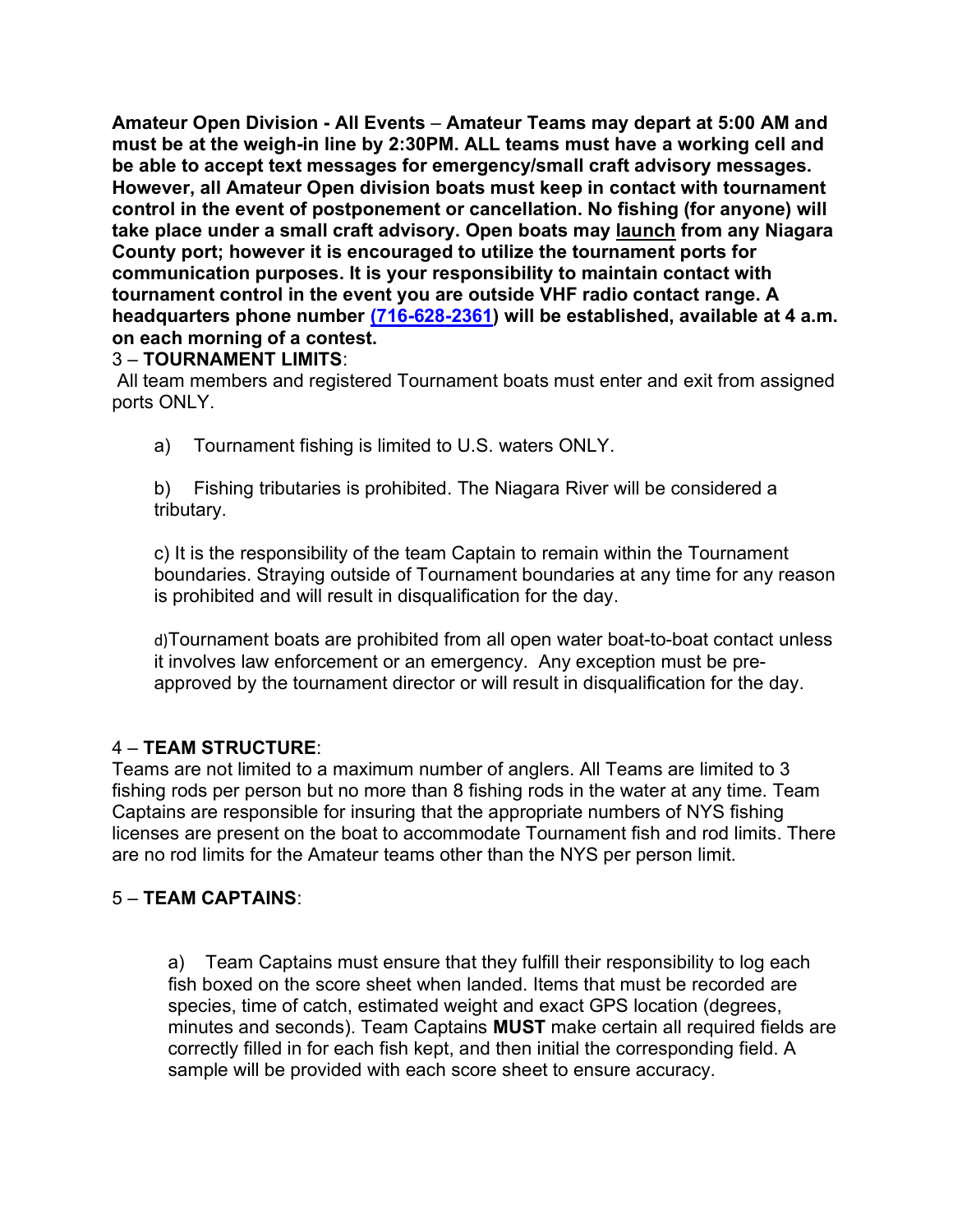b) Score sheets must be signed by Captain and a teammate **immediately** upon the completion of the fishing day. Both signatures must appear on the next available entry space (i.e. if the last fish was recorded on line 12 the signatures must appear on line 13).

c) Two team members are required to stay with the team cooler at all times until it has been received by the Tournament Weigh Master. Any exceptions must be approved by a Tournament Official.

d) Teams are required to remain at the weigh-in site until released by the Tournament Director. Any exceptions must be approved by a Tournament Official.

e) Team Captains are required to collect all devices which are capable of communication and place them in a tournament provided bag by the tournament committee. These can include but are not limited to: phones, tablets, pads, watches, and paging devices. These are to be identified and collected by the start of the tournament (leave starting point time: 5:30am) and are to be held until the team returns early with a limit, emergency, or mechanical issues. Once a team is back to their dock, all electronic devices can be returned and used. However, teams cannot contact any teams still out fishing until the other teams have returned to the dock.

f) Team Captains are allowed to use cell phones in the event of an emergency to call 911 or the Tournament Director.

## 6 - BOAT RESTRICTION AND IDENTIFICATION:

Boat size will be limited to no less than 17 feet. All boats are required to have a working VHS radio and GPS which must be functional at all times as well as USCG regulated safety equipment. Each team (except Amateur Open's) will be issued a pennant which must be affixed to the boat's antenna. Tournament Control will monitor Channel 16 and all boats will be directed to channel 9 for announcements. It is the Captain's responsibility to maintain contact with Tournament Control in the event of foul weather.

## 7- START AND END TIMES:

AMATEUR OPEN TEAMS: May leave the dock to fish at 5 a.m. from any harbor/port in Niagara County; however, it is the team's responsibility to maintain contact with tournament control (716-628-2361) should problems arise starting at 4 a.m. on the day of the contest. They MUST be in line at the Tournament weigh-in (Krull Park North) no later than 2:30PM at all events. In the event of inclement weather, all open teams are required to maintain contact with tournament control. If fishing is cancelled or suspended for the main tournament, the same restrictions will be put into effect in the Amateur Open class.

Communication and Radio Use Restriction: All participating boats must be equipped with an operational VHF radio. Radio silence and all forms of communication will be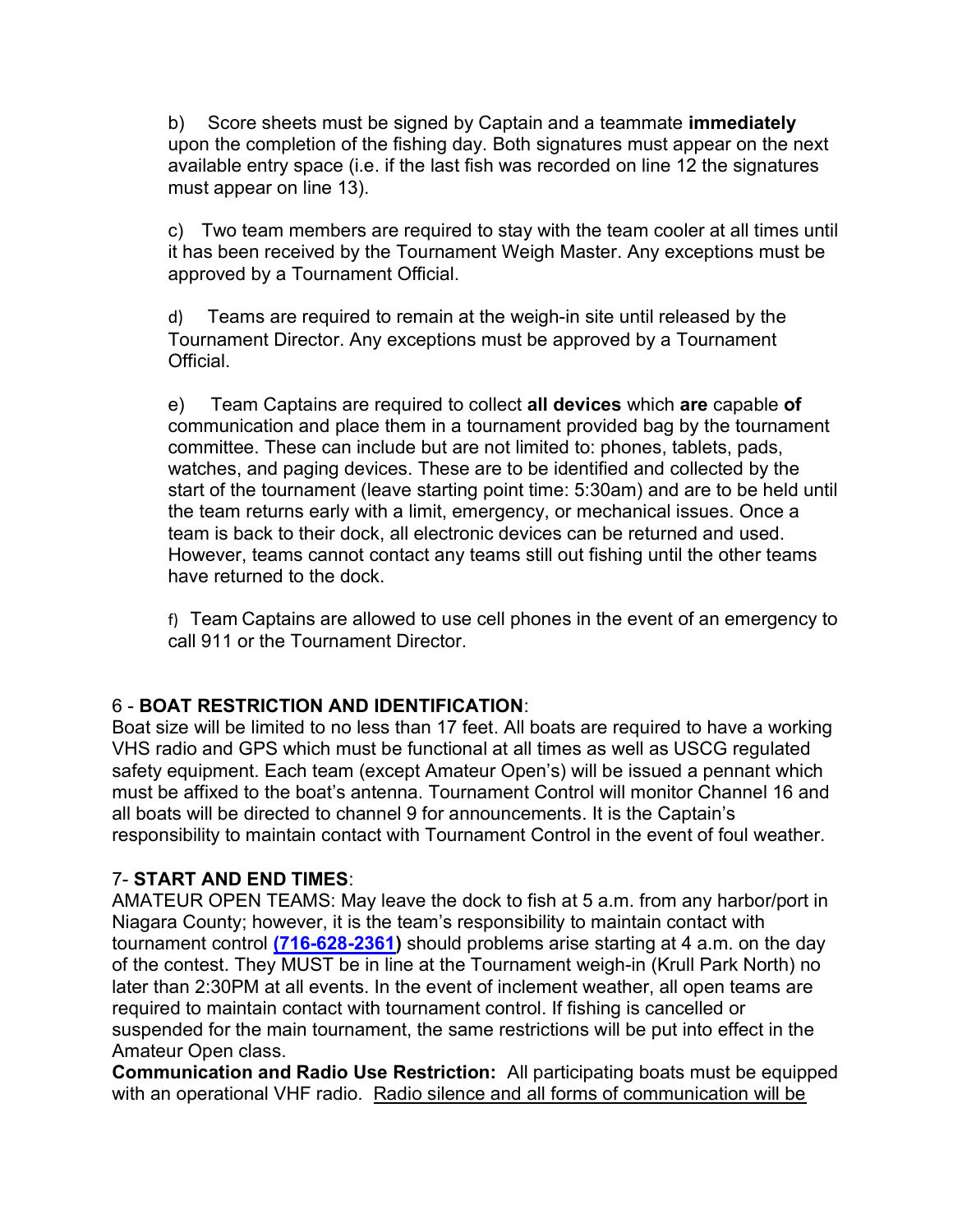prohibited throughout tournament hours for all team members; this is a CLOSED communication event. Tournament control will operate on Channel 9. All boats are required to remain and monitor channel 16 at all times except when directed to Channel 9 for communication by tournament control. Use of cellular phones, tablets, pads, paging devices, communication watches, and VHF scanners is prohibited. Bags will be provided for the team captains to gather all communication devices in. Team Captains MUST collect all communication devices prior to the official start time (leave starting point time: 5:30 a.m.). Radio use or cell phone use for reasons other than emergency will result in disqualification. In the event of an emergency, the team captain can retrieve a phone and make a phone call on behalf of the team.

 WiFi capable GPS units for navigational use, airplane mode must be activated. In addition to electronic forms of communication, any form of communication, such as: conversing from boat to boat, sign boards, hand signals, etc. are a violation of the intent of this rule and may result in disqualification. If teams catch a limit of fish early and/or heads to port early for other reasons, the team captain can return all electronic devices for use once you have docked.

**Summary:** The objective of this rule is to not allow any form of communication between boats during tournament hours. The start of the tournament is considered to be the noted time that teams are allowed to leave the dock each morning.

#### PRO CLASSIC DIVISION TEAMS:

a) Must turn in their signed Disclaimer forms at the designated locations announced at the Captain's meeting BEFORE leaving the dock. Disclaimer forms may be turned in starting at 5:00AM.

b) In the event of inclement weather, a weather announcement will be made prior to the Disclaimer turn in time of 5 AM. No fishing will take place during a Small Craft Advisory.

c) Teams may leave the starting points at 5:30AM. For Niagara, this is your assigned docks.

d) Start fishing time will be 6:00AM. All electronics may be used prior to start fishing time including temp probes. Planer boards may be deployed. Nothing used to attract, hook or land a fish may be placed in the water before the start fishing time.

e) Teams must stop fishing by 2:00PM.

f) All teams must be in the weigh-in pre-check line at Krull Park, Olcott no later than 3:00PM.

g) Failure to abide by these rules will result in disqualification for the day.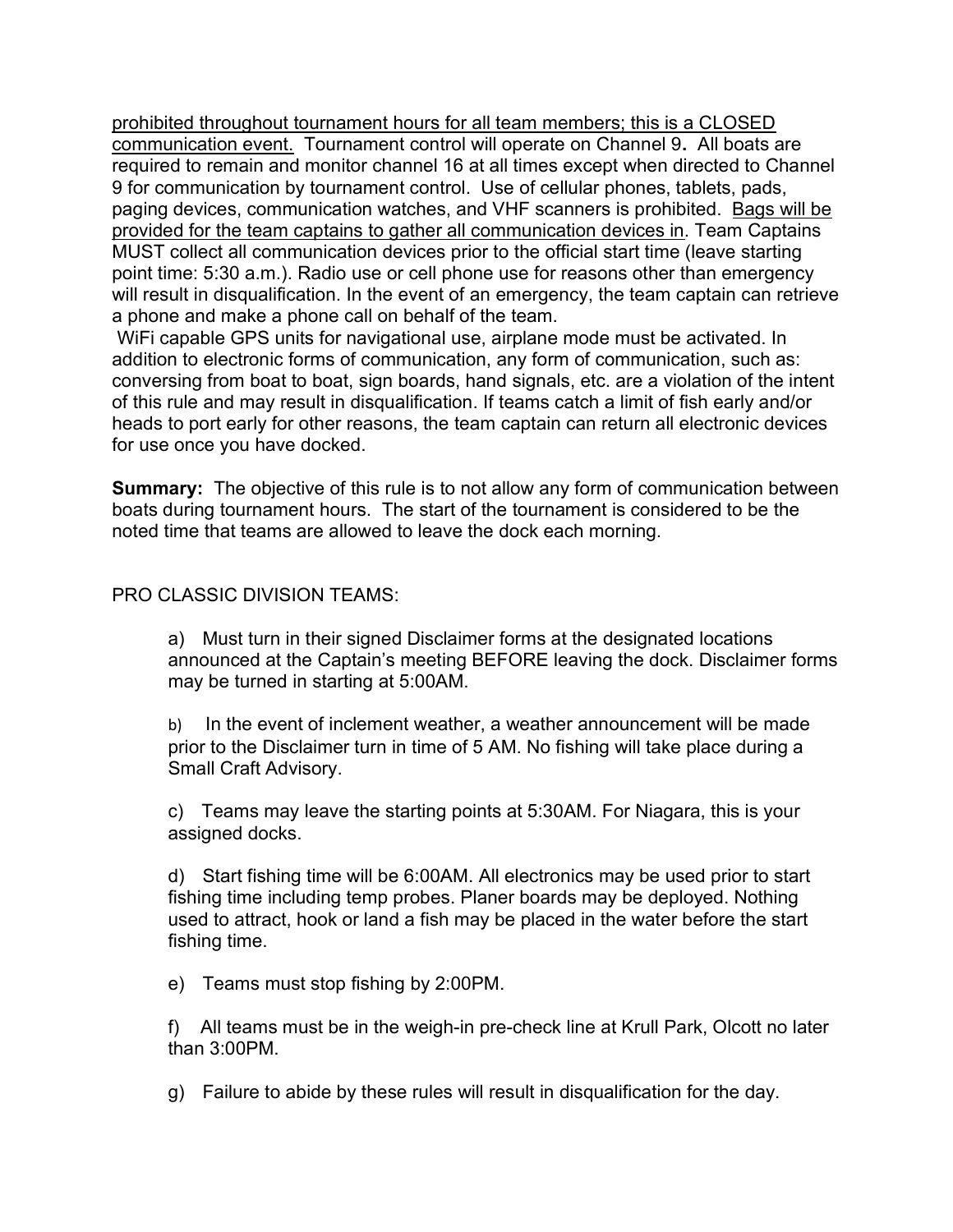#### 8 - WEIGH-IN:

a) Upon returning to port the cooler containing the day's catch must be immediately drained of water and loose ice and transported to the weigh-in site.

b) Any attempt to alter the weight of a tournament fish (excessive soaking, floating your days catch in water, pumping, injecting, rinsing etc.) will result in a selfinflicted DQ for the day.

c) The cooler containing the day's catch may not leave the boat until your big fish for the day is tagged with a zip tie (in the mouth and out the gills) provided by the Tournament. Failure to do so will result in you and your teammate being "held" in the pre-check area until a Tournament official is available to oversee the proper "tagging" of your fish.

d) As soon as the cooler leaves the boat it will be considered "sealed." The handling of your fish by anyone other than a Tournament Official is prohibited.

e) At least two team members must remain with the day's catch until surrendered to the Weigh-in Official. Any exception to this rule must be preapproved by a tournament official.

f) Failure to abide by these rules will result in disqualification for the day.

## 9 - COOLERS:

a) To qualify for scoring, all coolers must return to your designated harbor in your designated boat.

b) All coolers must be marked with the team's name and number.

c) All coolers must arrive at the weigh-in free of loose ice and water. ONLY block, bagged cubes, and frozen plastic containers are approved. Failure to abide by these rules will result in self-induced removal to the back of the precheck line for correction.

d) Absolutely no water in coolers (Soaking Fish) other than run off from approved block, bagged cubes or frozen plastic containers. Failure to abide by this rule will result in disqualification.

## 10 - SCORE SHEETS:

Team Score sheets will be reviewed and must be in compliance with Tournament rules (see Rule 5 Section a and b). NOTE, Team Score sheets must reflect the number of fish brought to the weigh-in, the EXACT (degrees, minutes and seconds) GPS numbers recorded, and the time caught for every fish boxed. You will not be allowed to correct this information after the fact. Failure to abide by these rules will result in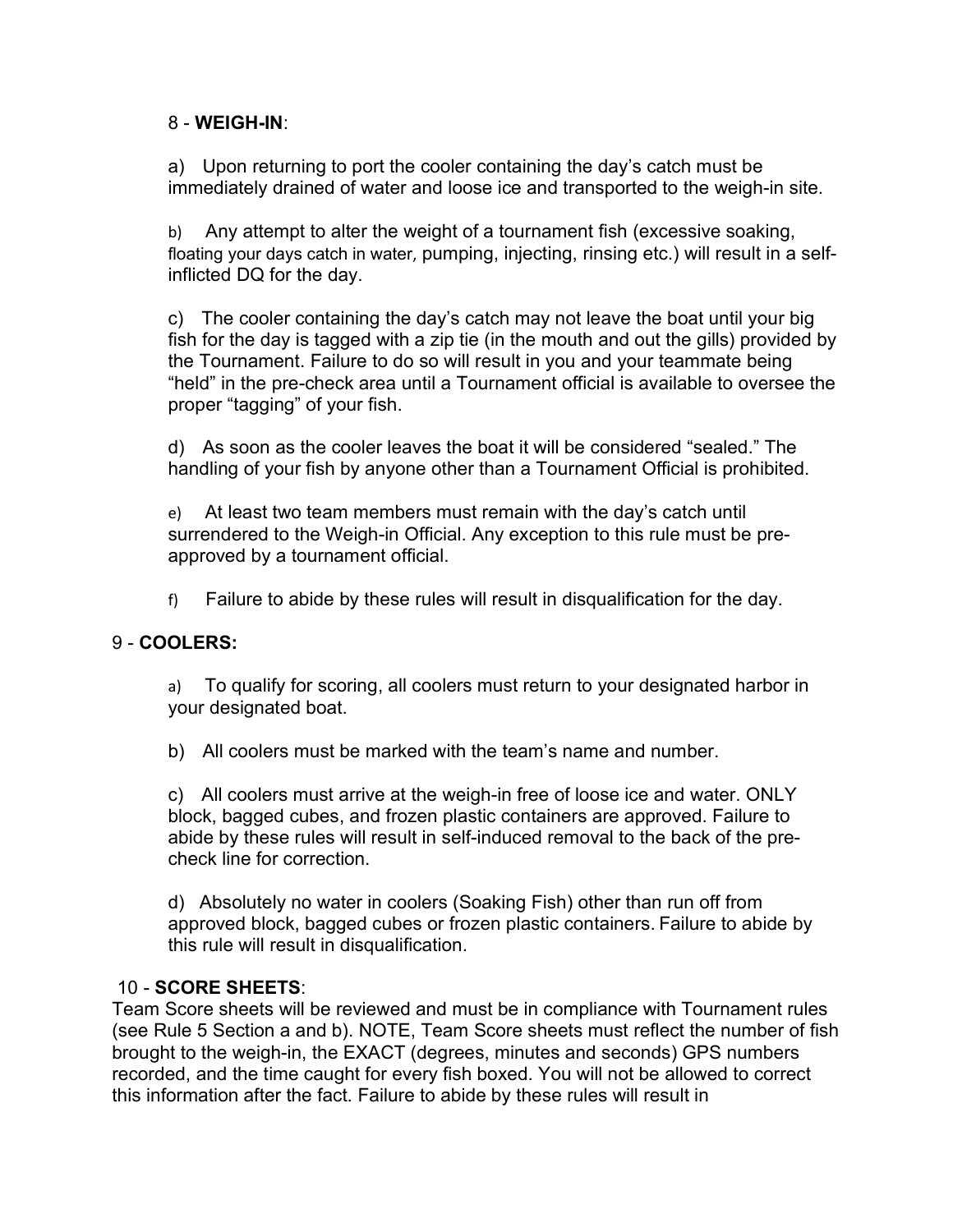disqualification for the day. Failure to record all other required information in the appropriate spaces will result in your cooler being held at the pre-check area until such a time as a tournament official can review the sheet. Any sheets coming to weigh in and the information is not complete at the top of the sheet will result in a 10-point reduction. All score sheets must accompany you at the pre-check line. If you don't have your sheet at precheck and precheck has closed, you will be disqualified for the day.

## 11-SCORING: Amateur Open Teams Limits:

a) May not arrive at the Weigh-in with more than 5 fish in their cooler.

b) Scoring will be based on up to 5 "Tournament Legal" fish (refer to section 12) of which only one (1) can be a Lake Trout.

## Pro Classic Team Limit:

a) Tournament limit shall be no more than 12 fish, of which no more than one (1) may be a Lake Trout.

b) The first Tournament legal limit of 12 fish on board must be kept. NO CULLING. Upon landing your limit of fish teams must cease fishing and return to the harbor.

c) You will still zip tie the largest fish overall.

## Points:

- a) Each Tournament legal fish will score 10 points.
- b) One (1) point will be scored per pound of fish weighed.

c) All Pro Classic Division teams are qualified to enter fish and build points in the Pro Classic competition. Recognition and reward will be based on where you place overall in the Classic. Daily awards will also be handed out for the largest fish for the Pros.

d) All Classic Division teams will be accumulating scores from both days to determine the overall winner.

## 12 - NYS AND TOURNAMENT LEGAL FISH DEFINITIONS:

FOR ALL TEAMS: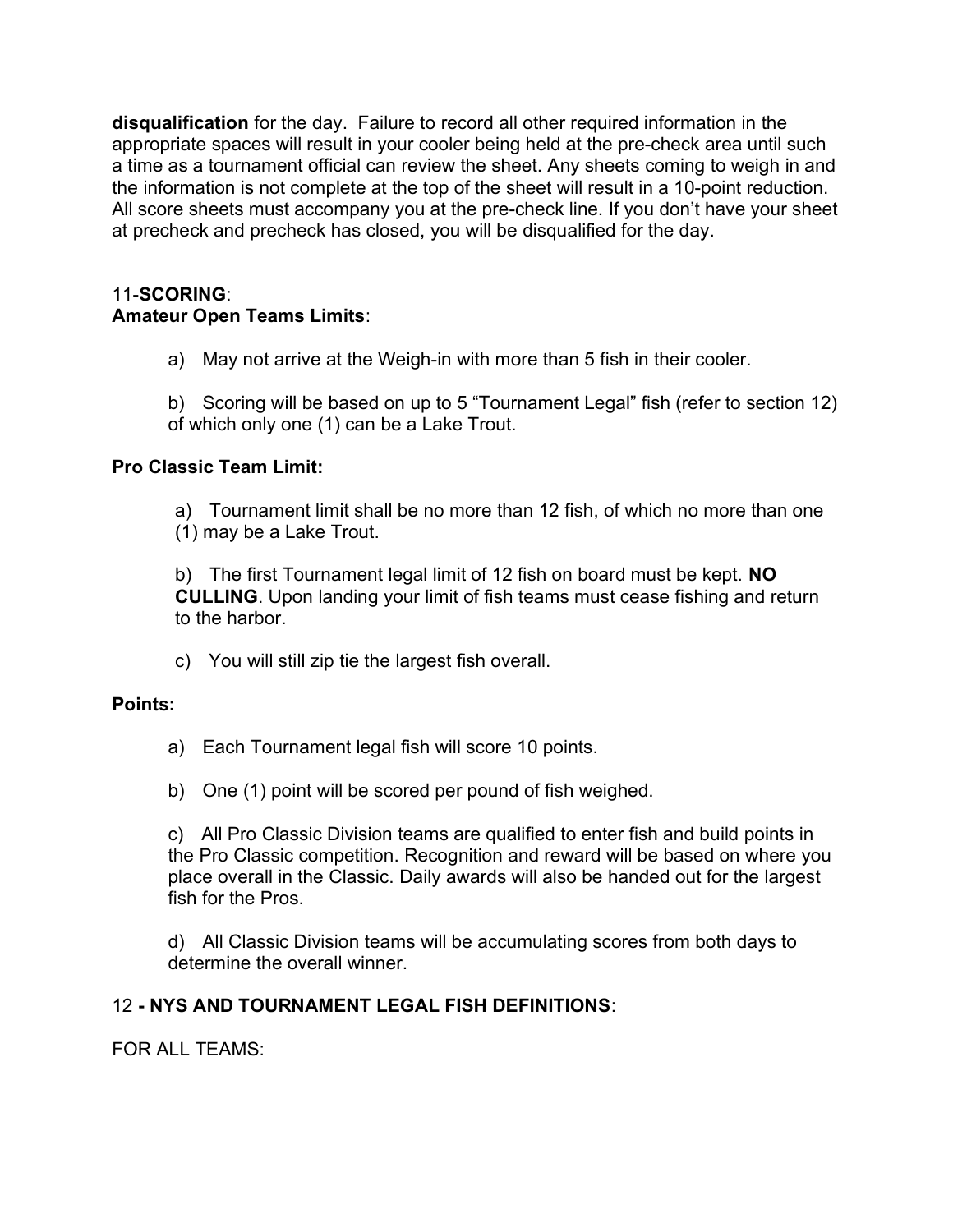Steelhead - NYS legal length is 21 inches. Minimum Tournament length is 21  $\frac{1}{2}$  inches. Captains are allowed the discretion to release Steelhead up to but not exceeding 22 inches. Attempting to weigh-in a Steelhead between 21 and 21 ½ inches will result in the loss of the fish and 25 points from your box score that day. Attempting to weigh-in a Steelhead less than 21 inches will result in disqualification for the day. Atlantic Salmon –NYS legal length is 25 inches. Minimum Tournament length is 25 ½ inches. Captains are allowed the discretion to release Atlantic's up to but not exceeding 26 inches. Attempting to weigh-in an Atlantic between 25 and 25 ½ inches will result in the loss of the fish and 25 points from your box score that day. Attempting to weigh-in Atlantic less than 25 inches will result in disqualification for the day.

All Other Trout and Salmon –Minimum length is 18 inches. Captains are allowed the discretion to release fish up to but not exceeding 18 ½ inches. Attempting to weigh-in a fish less than 18 inches will result in the loss of the fish and 25 points from your box score that day.

#### HANDI ING FISH<sup>.</sup>

- Teams must make every reasonable effort to immediately land every fish that is "hooked-up".
- All fish brought to the boat must be immediately landed by netting. Landing fish by lifting them into the boat by hand, line, rod and reel or gaff is prohibited.
- Team Captains must verify the exact length and species of all "potential" undersized fish prior to releasing them.
- Any intentional act to cull fish such as, but not limited to, shaking off, overaggressive reeling, breaking off, knocking off with the net, burning off or leaving a fish "hang" (Example: Allowing a hooked fish to sit in a rod holder unattended intentionally) is prohibited. This will be enforced!
- Any attempt to alter the length of a fish by breaking the spine or other form of mutilation is prohibited.
- Teams found in violation of these rules after a thorough investigation (to include a lie detector test) by Tournament officials will be disqualified.

#### HANDLING YOUR LIMIT FISH:

 The moment a team has boated 11 Tournament legal fish, the next fish "hooked-up" will constitute "possession" of your "limit"  $(12<sup>th</sup>)$  fish.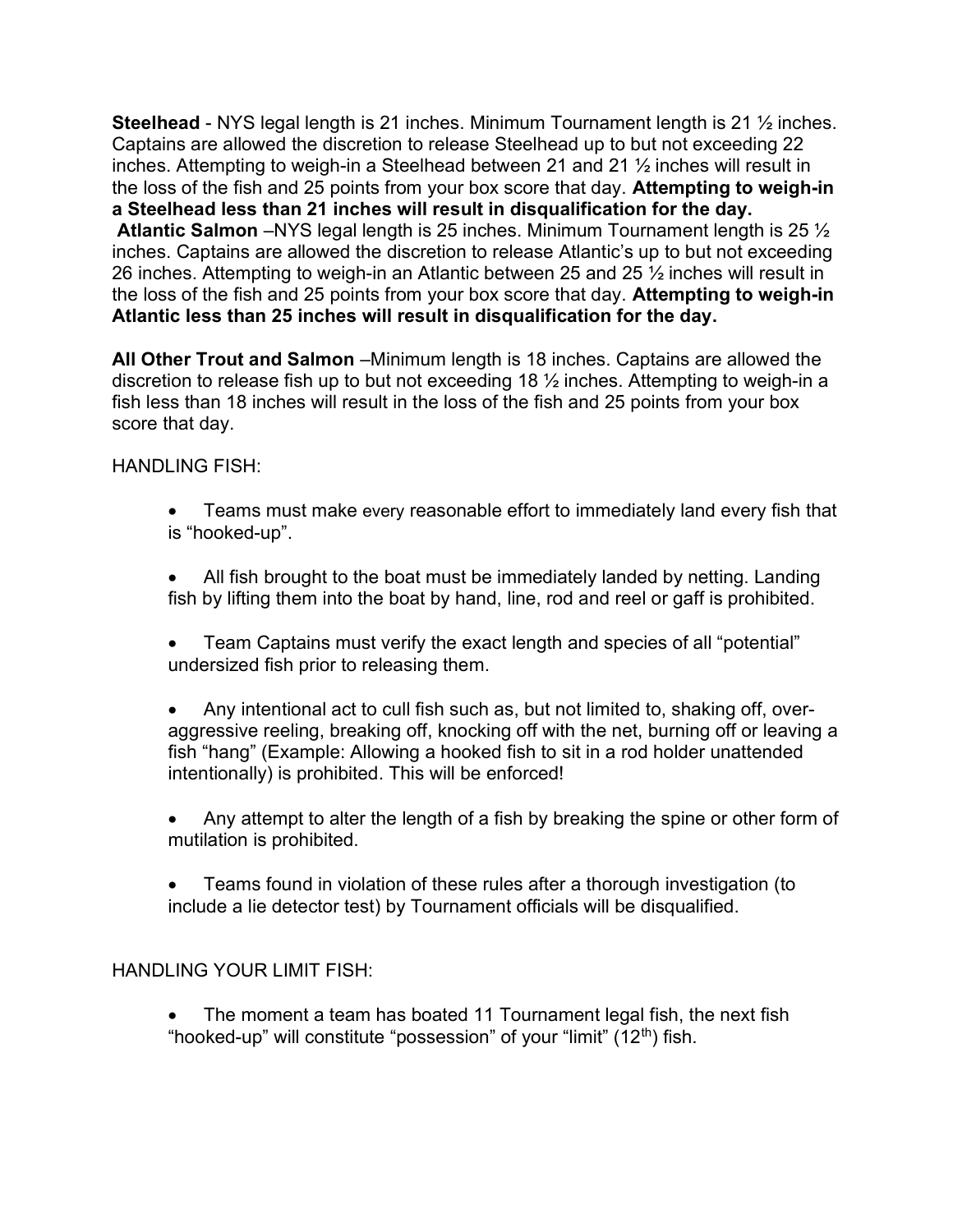While a team is in "possession" (fighting/landing) of their "limit" (12<sup>th</sup>) fish, any additional fish "hooked-up" must be brought to the boat, and at the discretion of the Captain, may be secured in the net but not lifted from the water or boated.

• When your limit fish  $(12<sup>th</sup>)$  is netted, boated, determined to be Tournament legal and boxed, your team will be "limited-out" and must immediately release any additional fish at the boat, cease fishing and return to the harbor.

 Teams found in violation of these rules after a thorough investigation by Tournament officials will be disqualified.

Certified measuring boards will be used at the weigh-in site. These boards will be present at the Captain's meeting for teams to compare their own measuring devices to. This board will be the "OFFICIAL" measuring boards of the Tournament and will be used to determine whether or not a fish is "tournament legal."

In no case will a team's score be made less than zero.

#### 13 - PROTESTS, RULINGS AND LITIGATIONS:

a) Any contestant witnessing a violation of the rules is required to IMMEDIATELY report the alleged violation to Tournament Control.

b) Any suspected violations will be turned over to the Competition Committee for review. This committee will report all information to the Tournament Director. The Tournament Director will attempt to facilitate a resolution of the issue, before an Official Protest is filed.

c) Any Team member has the right to file an Official Protest by completing and signing the Official Protest Form provided by the Tournament Director. This form must be presented to the Tournament Director within 30 minutes of receiving the form. Upon receiving the Official Protest form the Tournament Director will present the protested team with 15-minute opportunity to resolve the protest. Any unresolved protests will be forwarded to the appropriate Law Enforcement Agency for investigation.

d) A \$100.00 (one hundred dollar) non-refundable protest fee (cash only) must accompany any filed protest form.

e) The Tournament scores of protested teams will not be considered official, and any awards won by a protested team will be withheld until a complete investigation is finalized.

f) Failure of any team to cooperate with the Competition Committee or the Tournament Director will result in immediate self-induced disqualification from the event.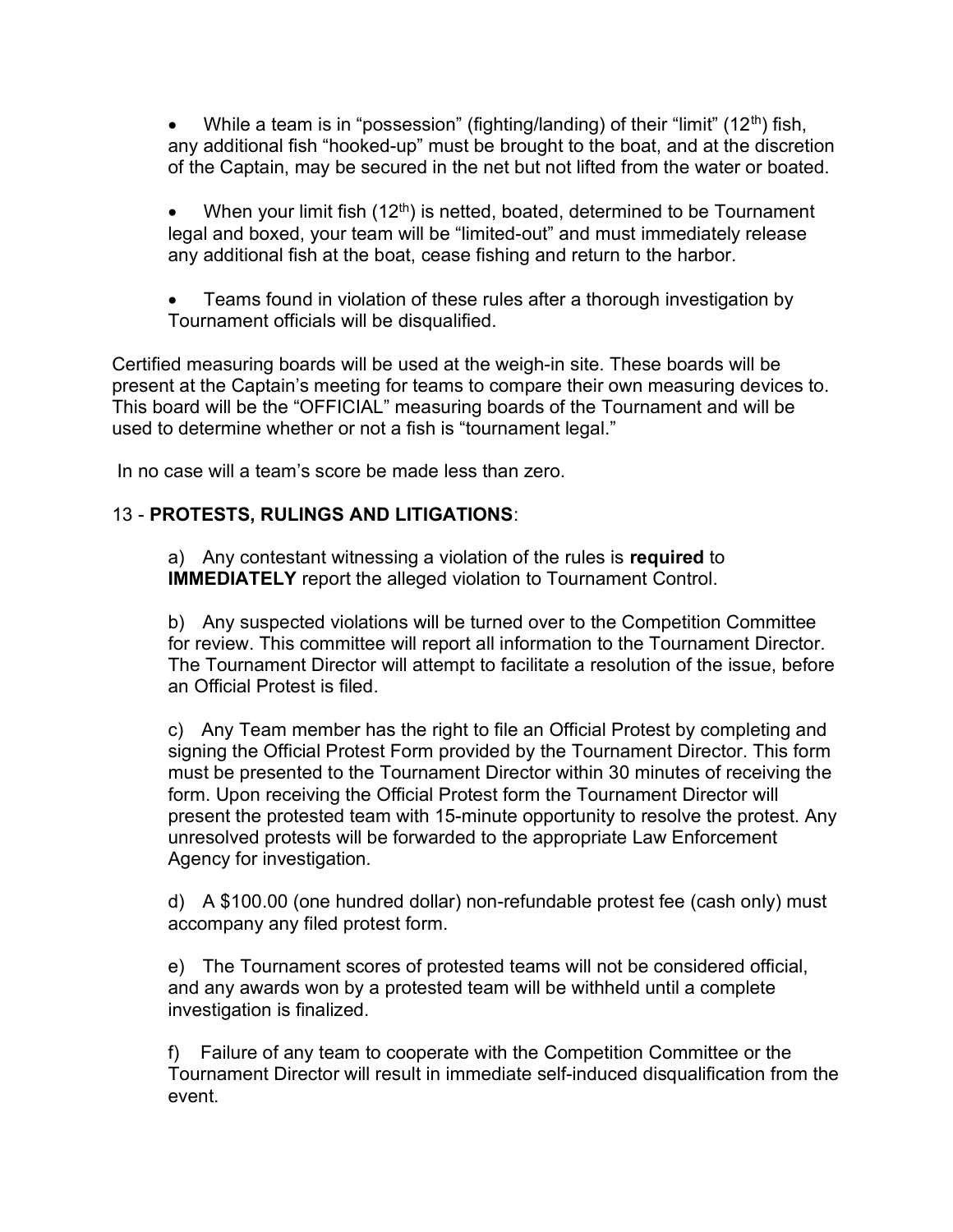g) THE "SPIRIT" OF THE RULES – ALL RULES HAVE "LOOPHOLES". IT IS THE INTENTION OF THE TOURNAMENT DIRECTOR TO PROVIDE A FAIR AND SPORTSMAN LIKE TOURNAMENT. ALL QUESTIONS AND PROBLEMS ARE TO BE REFERRED TO THE TOURNAMENT DIRECTOR. THE TOURNAMENT DIRECTOR HAS THE SOLE JURISDICTION IN DETERMING THE APPLICATION OF THE RULES. ALL DECISIONS OF THE TOURNAMENT DIRECTOR WILL BE FINAL.

## 14 - INSPECTIONS:

All teams must at any time, allow Tournament Officials to board their boat for inspection. All Tournament boats must be available for inspection for the duration of the event. Inspections shall include, but not be limited to, GPS units, fishing tackle and coolers. Failure to comply with an Official's request for inspection will result in immediate disqualification.

## 15 - MISCONDUCT:

Any inappropriate, improper or abusive conduct by any participant towards any Tournament Official, volunteer, or fellow participant shall be deemed a violation of the rules and may subject the violator to penalties or disqualification as determined by the Tournament Committee. Any person or team that has been disqualified by any other Tournament or Derby for an overt act to deceive or defraud may be barred from entry into any future events. Any bribery of any tournament official will lead to automatic disqualification to all future events of the Niagara County Pro-Am.

The tournament committee reserves the right to decline entry or participation by any person, team, or boat, as deemed necessary to ensure such things as integrity, image, reputation and relationships with sponsors, participants and supporting groups.

## 16 - LIABILITY:

Every reasonable precaution will be taken by the Tournament Committee to protect persons and property during the event. However, the Committee, its judges, sponsors, officers, directors, volunteers or employees of the same will not be held responsible for the safety of persons or property participating in the tournament. All participants further understand and agree to hold harmless members of the aforementioned groups from any liability or claim of damages.

a) All Tournament boats should carry liability insurance.

b) Each Contestant will be required to sign a liability disclaimer each morning before the Tournament begins.

17 – GENERAL: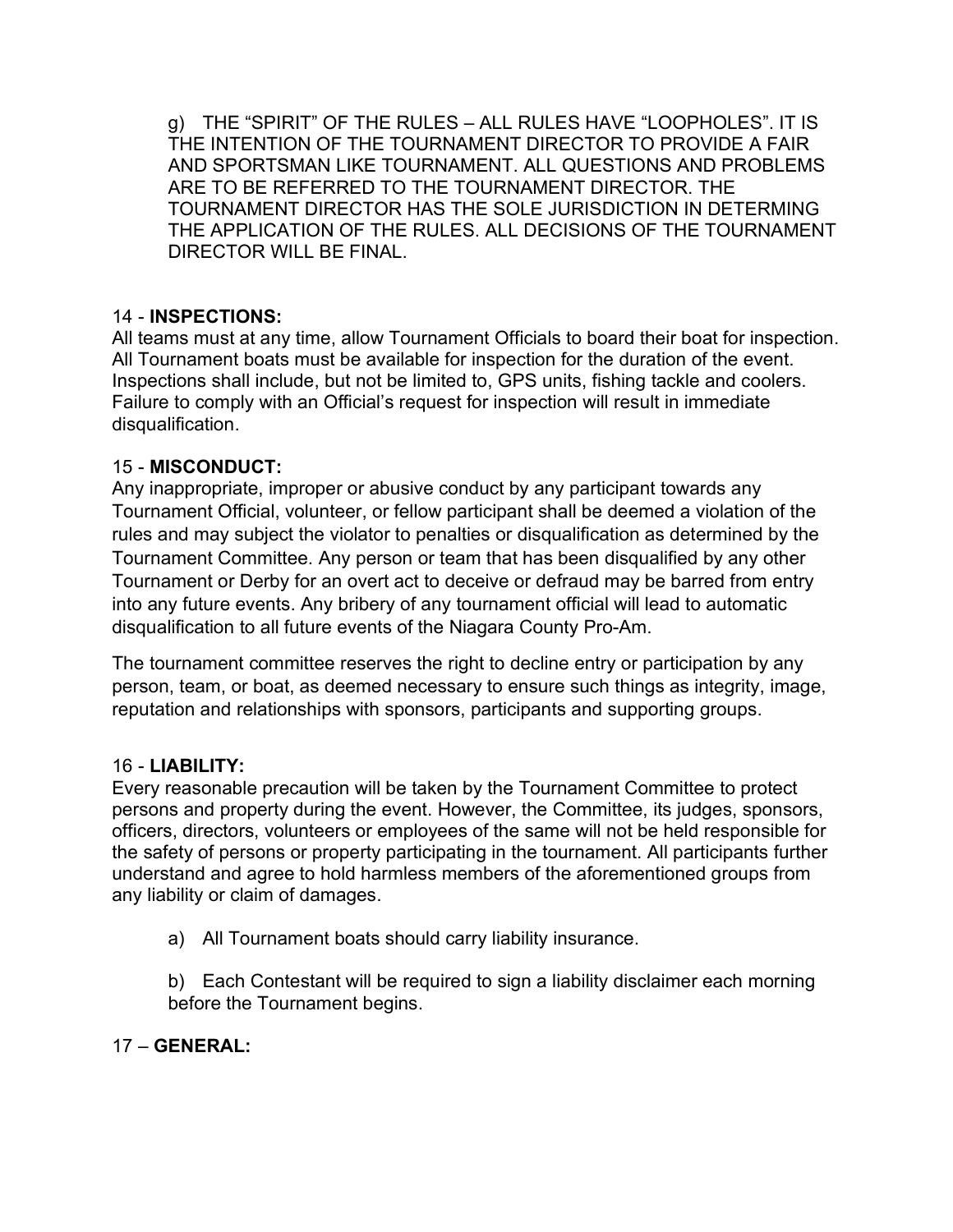a) All fish will remain the property of the Tournament until released to the teams.

b) All fish may be tested for legality.

c) Disposition of all fish is the team's responsibility and must be in compliance with state and local laws. There will be no illegal dumping/wasting of harvested fish.

## 18 – LIE DETECTOR TEST:

Lie detector test may be given to any participant upon request by the Tournament Director. Failing a test or refusing to take one will result in disqualification.

#### 19 – Integrity:

To protect the integrity of the event, anyone accused of cheating in any organized fishing tournament or derby, prior to this event, and after vetting such claim, will be requested to take a lie detector test. Failure to pass a lie detector test will disqualify said person from competing in any future Niagara County Pro-Am events.

#### 20 – ACKNOWLEDGEMENT OF UNDERSTANDING;

 All entrants agree that their purchase of a registration or participation in any of these events shall constitute an acknowledgement of the rules and they further acknowledge that they understand their obligations and responsibilities outlined within and they agree by these rules and the decisions of the Tournament Officials.

NOTE: Violations of ANY of these rules MAY result in disqualification for the day or the event. See specific rules for exact penalties.

## Amateur Open Division Bullet Points:

All participants will be truly Amateurs, no US Coast Guard Licensed Captains will be allowed on any teams;

All NYS waters on Lake Ontario are open to fishing;

You can leave the dock or launch at 5 a.m. or later, wherever you want (Niagara County ports only), but you must be in line by 2:30 p.m. each day to weigh in at Krull Park in Olcott (Lions Club Pavilion, North). To help level the playing field, you must launch out of any of four Niagara County ports – from Fort Niagara to Golden Hill. No fishing will take place under a Small Craft Advisory!

Any combination of your top five (5) Salmon or Trout (only 1 may be a Lake Trout) will be your "box" to be weighed. However, tournament size limits must be followed. See the aforementioned rules of the tournament. You do not have to follow the rod limits set in place by the tournament. You must only follow state regulations.

Extended Online registration may be available with a fee.

Entry fees are very reasonable with payouts more than 100 percent of the entry fees plus merchandise prizes. Big fish prizes, too, each day. The intent is to pay back the top four teams (or more) based on participation of the Am Division.